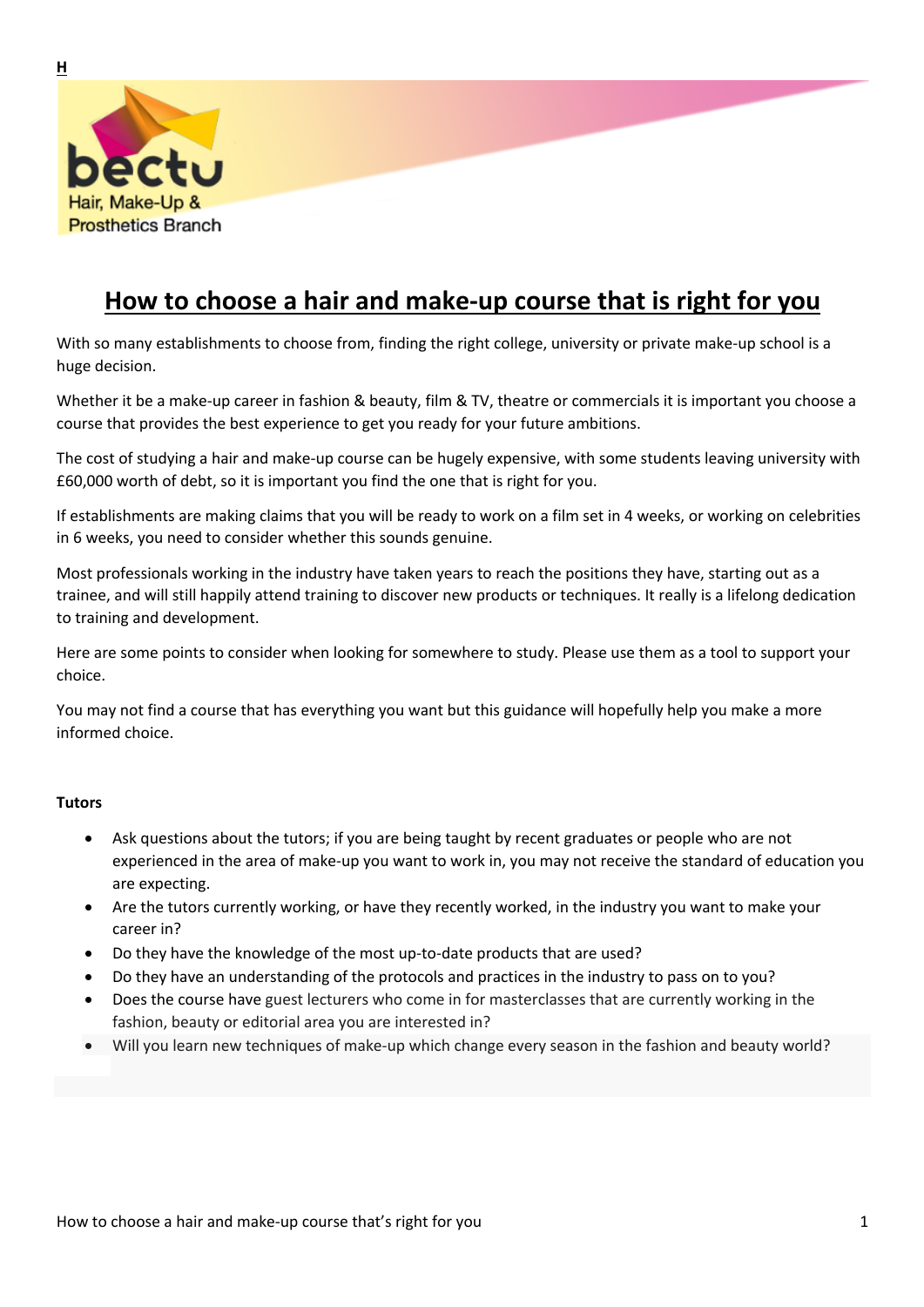

# **Theory vs Practical**

- Understanding make-up and hair theory is important; knowing what colours and styles apply to different periods is key.
- It is also a very practical industry to work in, so it is more essential you spend time hands-on, practicing how to set and style hair and apply make-up.
- Will you be given opportunities to apply make-up on a variety of skin tones? You will need to understand the difference in skin tones and know how to choose the appropriate make-up to correct skin discolouration etc.

## **Hair**

- Hair is a huge part of being a make-up artist in film, TV and theatre and any good foundation course will provide you with an introduction to the skills of cutting and styling. Most courses should include basic barbering and period hairstyling as part of the curriculum.
- The standard of skills you will need will not be acquired without further in-depth training and development and will require a commitment to practicing and finding opportunities in cutting and styling, outside of any foundation course.
- Ensure you find time to understand and practice with all different hair types including European, Asian and Afro-Caribbean, as you will be expected to be able to work with all types of hair.
- You may want to consider undertaking a separate hairdressing/barbering course before starting a make-up course, or alongside it, as a lack of formal hair cutting training will make a difference in a competitive industry.
- If you have experience in a salon this will greatly assist you in progressing in your career.

# **Special Effects**

- Products that are used in this area of the industry are constantly being improved and new ones developed. Is your tutor a specialist in this area and working in the industry? Check who they are and do your research about them.
- Have the tutors worked on film or television productions? What area do they specialise in? Casualty effects, creature creation?
- There are specialist SFX schools in the UK. If you want to pursue a career in this area research whether it would be more beneficial to attend one of these rather than a general foundation course.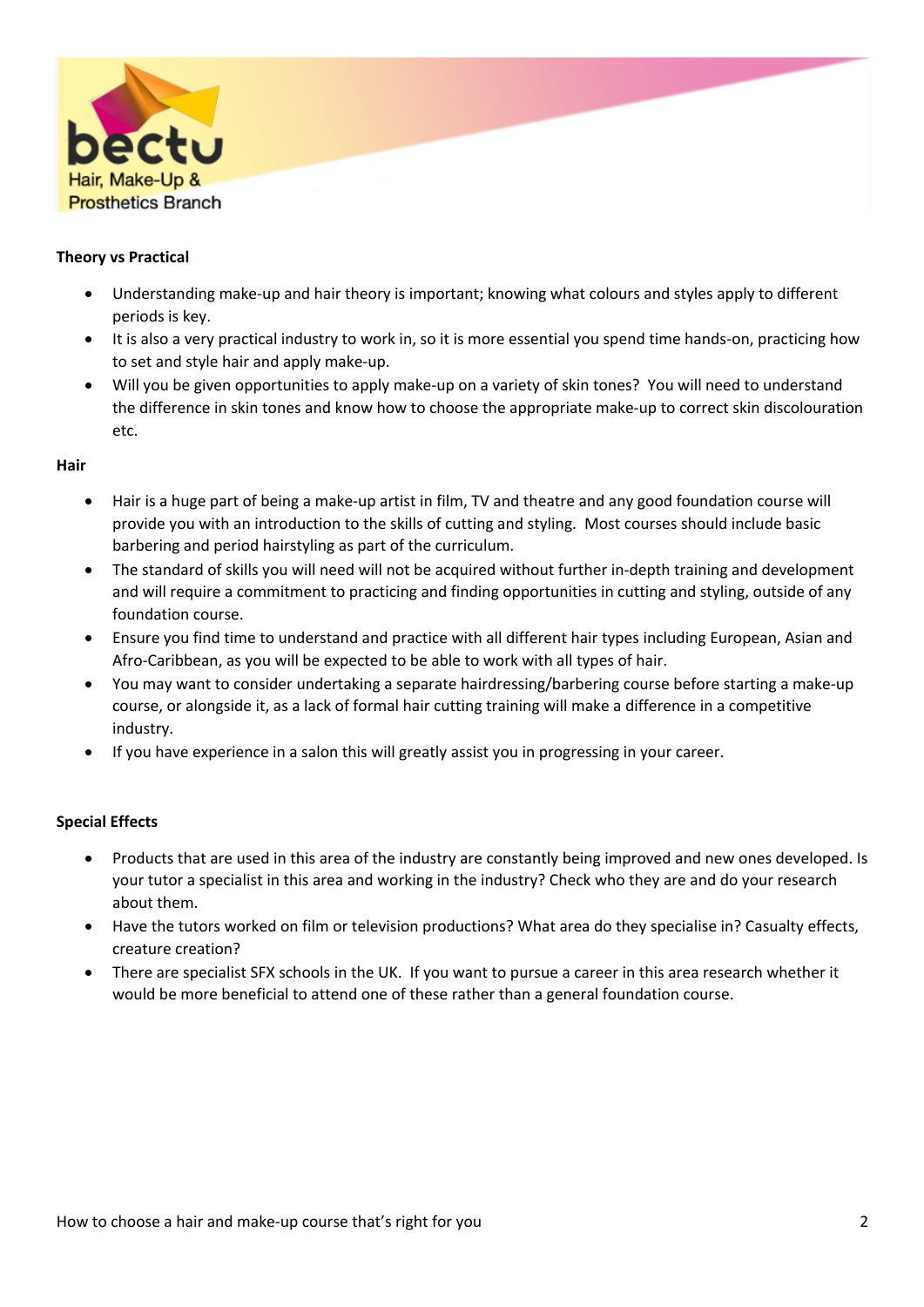

### **Wigs**

- Preparing hair to go under a wig, fitting and styling wigs are essential skills in film, TV and theatre.
- A foundation course should teach an introduction to these; however the required standard of styling wigs is superior to what will be taught on a course of this level.
- Finding short courses and opportunities to practice fitting and styling wigs will be necessary to reach a good standard and show your commitment to learning to potential heads of departments.
- Making wigs from scratch is more often taught on separate courses. If you want to pursue wig-making as a career, research the specialist courses and tutors.

## **Alumni**

- How many former students have gone onto successful careers?
- Ask the establishment for names of these graduates so you can research what they have done and their path into the industry.
- They may also come back to talk to current students; make sure you attend any of these sessions to potentially make a contact for the future.

#### **After-care**

- Does the organisation have connections with potential employers/organisations within the area of the industry you want to work in and can they put you in contact with them?
- Ask how long after you graduate are you likely to find work at entry level?
- Find out how you can be proactive until you get your "first break" (for example face-painting, fashion shoots, corporate events etc.)

#### **Have a look round**

- Make sure your look round the facilities offered and ask lots of questions before you make a decision.
- Talk to previous students if possible; ask about the standard of teaching and future work opportunities.